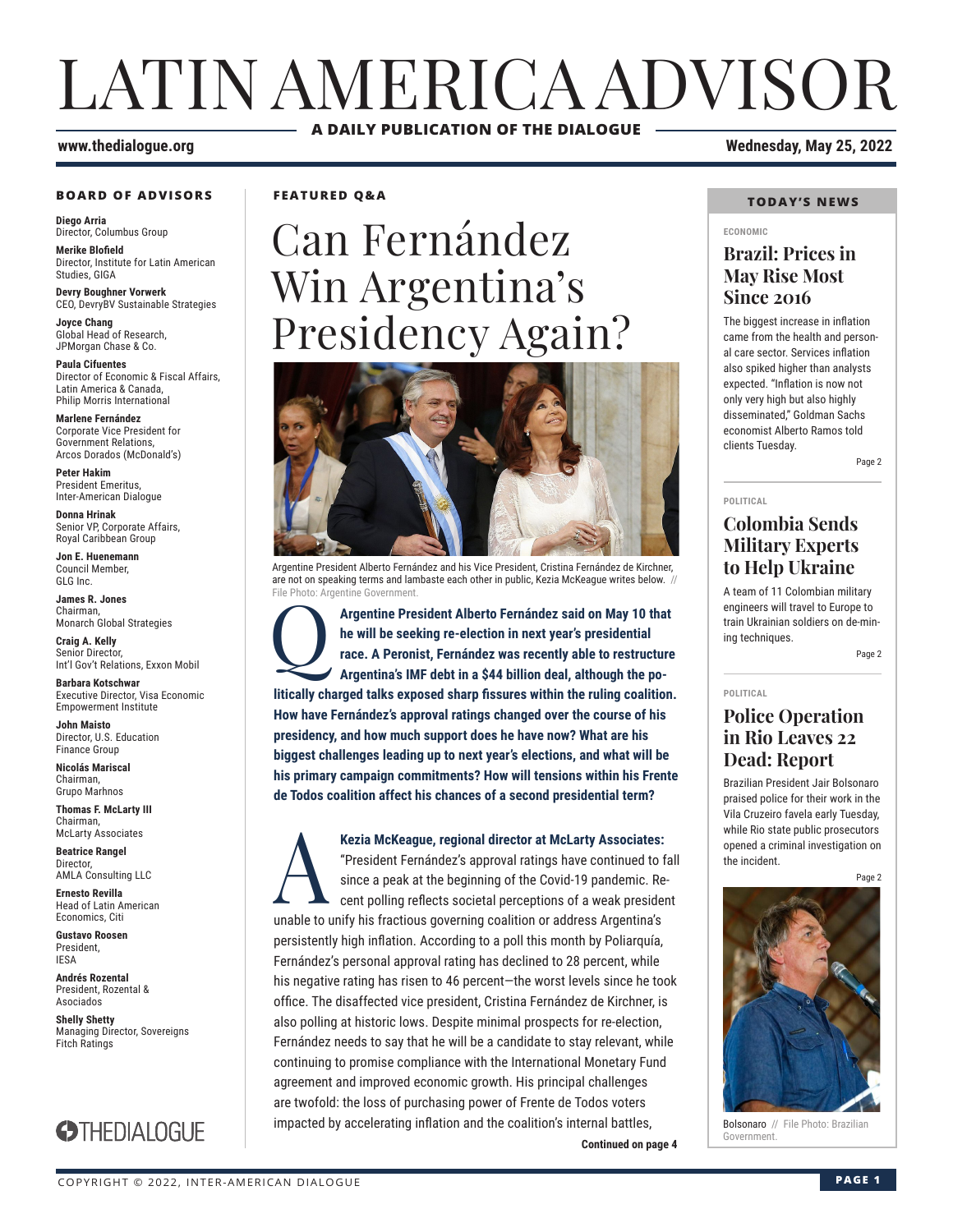#### **POLITICAL NEWS**

# Police Operation in Rio Leaves 22 Dead

A police operation in a Rio de Janeiro favela left 22 people dead on Tuesday, making it the third deadliest police action in the city's recent history, Folha de S.Paulo reported. Brazilian President Jair Bolsonaro praised police for their work in the Vila Cruzeiro neighborhood, according to the report. A police statement issued the morning of the incident said that officers were fired on while preparing their incursion and that one resident had been shot and killed on site. Local media reported that person was a 41-year-old woman hit by a stray bullet, the Associated Press reported. The operation was conducted jointly by the military police and federal highway police, who seized 16 vehicles and 13 automatic rifles, as well as pistols and grenades, authorities said. Earlier this year, Brazil's Supreme Court established a series of conditions for police to conduct raids in Rio's favelas as a means to reduce police killings and violations of human rights. On Tuesday, Rio state public prosecutors said in a statement they had opened a criminal investigation on the incident, giving military police 10 days to provide details about the operation, indicating which officials were responsible for each death and the justification for use of lethal force. according to the news service. In January, the state of Rio de Janeiro launched its "Integrated City" program, an effort to decrease drug trafficking in six favelas with some \$95 million slated for improving access to services, housing and mobility in poor neighborhoods. [Editor's note: See related **[Q&A](https://www.thedialogue.org/wp-content/uploads/2022/02/LAA220214.pdf)** in the Feb. 14 issue of the Advisor.]

# Colombian Experts to Train Ukrainians

A team of 11 Colombian military engineers will travel to Europe to train Ukrainian soldiers on de-mining techniques, Colombia's Defense Minister Diego Molano said Monday, Reuters reported. Colombia, a NATO partner, is one of

the world's most mined countries because of its decades of internal armed conflict between leftist rebels, right-wing paramilitaries and the government's armed forces, according to the United Nations, the wire service reported. Since 1990, landmines in the Andean country have killed more than 2,300 people and injured close to 10,000 people. The Colombian team will go to "a NATO member country" for the training.

#### **ECONOMIC NEWS**

# Brazil: Prices in May Rise Most Since 2016

Consumer prices in Brazil rose more than economists expected in May, according to data released Tuesday from state statistics agency IBGE. The closely followed IPCA-15 index in May was 0.59 percent, the biggest change for the month of May since 2016. Moreover, the May data marks the biggest variation accumulated in the previous 12 months since November 2003. Eight of the nine groups of products and services surveyed by IBGE were up in May, with the exception being housing. The biggest increase in inflation came from the health and personal care sector. Services inflation also spiked higher than analysts expected. "Inflation is now not only very high but also highly disseminated," Goldman Sachs economist Alberto Ramos told clients in a research note Tuesday. To calculate the IPCA-15, IBGE collected pricing data in major cities from April 14 to May 13, and compared it with those in effect from March 17 to April 13. Facing a tough election in October, Brazilian President Jair Bolsonaro announced a plan in March to provide \$32 billion of economic stimulus this year through a program known as the "Income and Opportunity Program." The initiative includes early payment of pension checks, the expansion of payroll-deductible loans and a new microcredit program. However, critics said the package is ill timed and poorly organized in terms of targeting those struggling most with rising prices, Leandro Ferreira, head of the Brazilian Basic Income Network, told the Advisor in a **[Q&A](https://www.thedialogue.org/wp-content/uploads/2022/03/LAA220329.pdf)** published March 29.

#### **NEWS BRIEFS**

### **Cosan Unit Acquires PetroChoice for \$479 Mn**

Brazilian energy conglomerate Cosan announced Tuesday that it has acquired the largest lubricants distributor in the United States for \$479 million. Cosan's subsidiary Moove will purchase Pennsylvania-based PetroChoice Lubrication Solutions from Golden Gate Capital. PetroChoice operates more than 50 distribution centers across 25 states. Moove is one of the largest producers and distributors of lubricants and base oils in Brazil and other countries in South America, as well as Europe.

### **Corrupt Acts in Mexico Cost Citizens Affected \$452 Million in 2021**

Corruption in Mexico costs the average person affected some 3,000 pesos (\$150), according to a survey published by state statistics agency INEGI, El Universal reported Tuesday. The total cost of acts of corruption last year reached \$452 million. The survey includes only acts of corruption in activities related to the daily life of households and not corrupt activities of companies or between public servants. Corruption for people in contact with public security authorities had the greatest weight in the survey. Officials said use of the Internet to carry out public procedures helps reduce corrupt acts.

### **Monarch Butterflies Rebound in Mexico**

Scientists in Mexico found that 35 percent more monarch butterflies arrived this year to spend the winter there as compared to the previous season, the Associated Press reported. The butterfly species has been considered at risk for extinction, and experts say the rise may reflect the butterflies' ability to adapt to climate change. A commission for natural protected areas said the butterflies' population covered 7 acres this year, according to the report.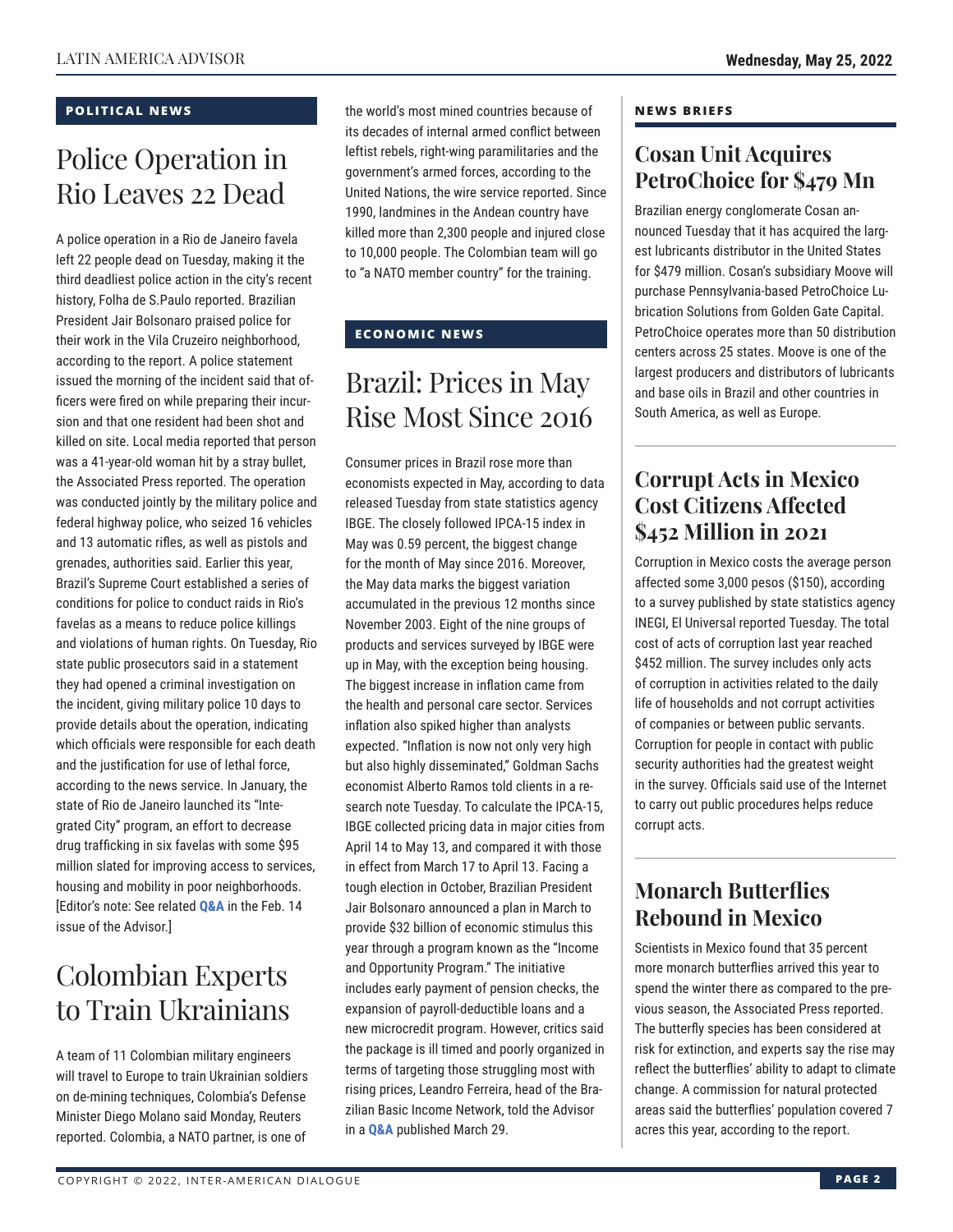#### **BUSINESS NEWS**

## Glencore to Pay \$39 Million to Brazil in Corruption Case

Anglo-Swiss commodities company Glencore said Tuesday it will pay at least \$1.2 billion and two business units will plead guilty of corruption charges in Brazil, the United States and United Kingdom, the Wall Street Journal reported. Glencore will pay about \$700 million to resolve a U.S. Justice Department foreign-bribery investigation and \$39.6 million to settle bribery claims in Brazil, according to the company. Another unit has agreed to pay \$485 million to settle U.S. criminal and civil investigations into manipulation of fuel-oil prices, Glencore said. The Brazil fine stems from Glencore's part in a corruption probe known as Operation Car Wash, which involved payments related to state-controlled oil company Petrobras.

### Mexico's Nowports Becomes Latest Latin American Unicorn

Mexico-based startup Nowports, an automated digital freight forwarder in Latin America, has raised \$150 million in a funding round which values the company at \$1.1 billion, making it Latin America's latest unicorn, Tech Crunch reported Tuesday. Founded in 2018, the company aims to digitize the freight forwarding industry, which to date has lacked transparency and efficiency, Nowports executives say. Led by SoftBank Latin America Fund, the round of funding comes just six months after the Monterey-based startup announced it had secured \$60 million in a funding round and brings its total funding to over \$240 million since its inception four years ago, according to the report. In the first quarter of this year, Nowports started operations in Panama and expanded into Concepcion, Chile, and Medellin, Colombia. The startup has 10 active offices in seven countries, with more than 500 employ-

### **THE DIALOGUE CONTINUES**

# What Would López Obrador's Proposed Election Reforms Mean for Mexico?

Mexican President Andrés Man-<br>
uel López Obrador last month<br>
proposed a series of wide-rang-<br>
ing reforms for Mexico's elec**uel López Obrador last month proposed a series of wide-ranging reforms for Mexico's electoral system. The reform would dissolve the National Electoral Institute (INE), which oversees elections, and replace it with a directly elected body with less funding than the INE. What do the proposed electoral system reforms entail, and how would they affect the legitimacy of elections in Mexico? How likely is it that the Mexican Congress will approve the reforms? How do the Mexican people feel about the proposed changes, and how would the reforms affect the 2024 presidential election?**

Georgina De la Fuente, electoral<br>
governance specialist and<br>
former advisor at Mexico's In-<br>
stituto Nacional Electoral (INE):<br>
"One of the majn fortune of the magistratic **governance specialist and former advisor at Mexico's In-**

"One of the main features of the president's proposal entails the extinction of the National Electoral Institute (INE), to be replaced with a new underfunded institution, whose decisionmakers would be directly elected by the people from a pool of candidates proposed by the three branches of government. This would severely undermine the independence and professionalism that characterize Mexico's electoral management body, as has been certified by national and international observers for the past three decades. The proposed reform also calls for a drastic reduction in public financing, which is the basis for our system of political parties and for guaranteeing a level playing field. A constitutional reform like this, however, requires

ees. Other Mexican unicorns include small business lender Konfio, payments provider Clip and used car platform Kavak, all of which are

a supermajority of two-thirds of Congress, which the ruling coalition does not have. Furthermore, the opposition has already announced its own proposal. This breaks with established practice around electoral reforms, in which public debates are driven by the opposition after an election and a consensus among all parties is reached around one piece of legislation. The unlikeliness of the approval of the president's

**Polls indicate most Mexicans trust the INE, which has approval ratings of over 60 percent."**

**— Georgina De la Fuente** 

proposal in its current form and its timing suggests that he may have another objective in mind. The national debate around the INE's existence and costliness will create the perfect opportunity to continue attacking its credibility, while also playing into an already deeply polarized public ahead of the 2024 presidential election. But polls indicate most Mexicans trust the INE, which has approval ratings of over 60 percent. It is yet to be seen if Lopez Obrador's bet pays off."

**EDITOR'S NOTE: The above is a continuation of th[e Q&A th](https://www.thedialogue.org/wp-content/uploads/2022/05/LAA220513.pdf)at appeared in the May 13 issue of the Advisor.**

also SoftBank-funded, according to Reuters. [Editor's note: See related **[Q&A](https://www.thedialogue.org/wp-content/uploads/2022/02/FSA220209.pdf)** in the Feb. 9 issue of the Financial Services Advisor.]